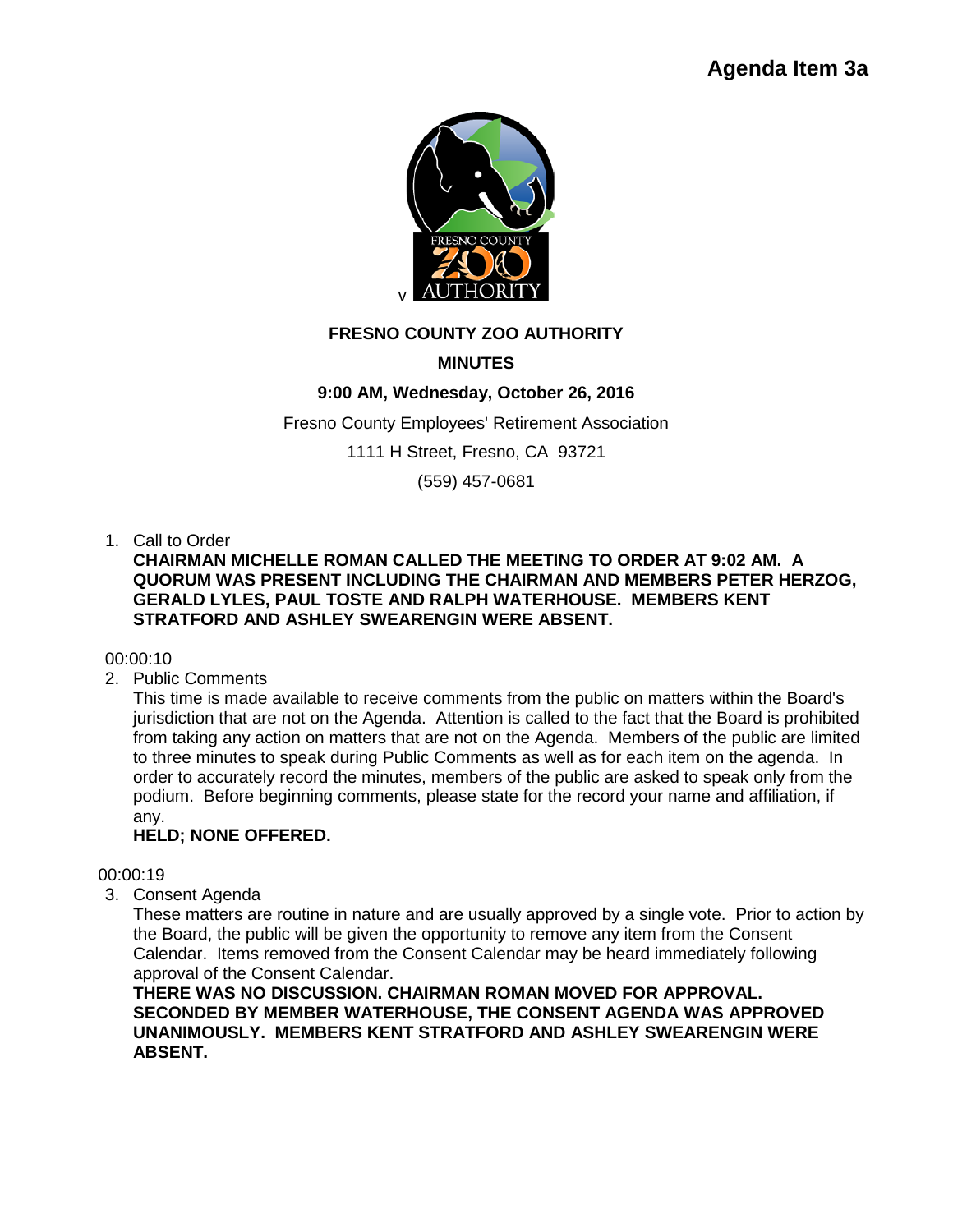- a. Review and approve minutes of June 29, 2016
- b. Review and approve payment of County of Fresno invoice for Professional and Specialized Services in the amount of \$47,688.54 for June, July and August 2016
- c. Receive Treasurer's Reports for the quarter ended June; July and August; and quarter ended September 2016

#### 00:01:00

4. Receive Fresno Chaffee Zoo Director's report

**RECEIVED; ZOO DIRECTOR SCOTT BARTON REPORTED ON THE BIRTH OF A LION CUB AND A NEW IN-HOUSE PROJECT, THE WALK-THROUGH KANGAROO EXHIBIT; ATTENDANCE FIGURES FOR OCTOBER 2015 TO OCTOBER 2016 THAT EXCEEDED ONE MILLION VISITORS; AND ANNUAL 2016 ATTENDANCE THAT IS ANTICIPATED TO BE ABOUT 950,000.** 

**HE ALSO REPORTED ON SEVERAL PROJECTS THAT ARE IN THE DESIGN PHASE, INCLUDING A NEW WARTHOG EXHIBIT; ASIA AREA FOR MALAYAN TIGERS AND SLOTH BEAR; ANIMAL COMMISSARY, EDUCATION ANIMAL BUILDING, AND A SMALL PROJECT FOR LOCAL ANIMAL CONSERVATION. A WORKSHOP WAS HELD RECENTLY FOR THE DESIGN OF THE AFRICA RIVER EXHIBIT THAT WILL INCLUDE HIPPOS, CROCODILES AND OTHER ANIMALS. THE DESIGN OF THE WATER PLAY AREA IS COMPLETE AND GOING TO BID. THE NEXT PHASE OF UTILITIES WORK WILL INCLUDE THE STORM WATER DRAIN-A SHARED COST WITH THE CITY OF FRESNO. HE ALSO MENTIONED CURRENT EXHIBITS AND FUTURE PROJECTS THAT WILL USE RE-CIRCULATED WATER, RECLAIMED CITY WASTEWATER AND SOLAR POWER, AS WELL AS EFFICIENT IRRIGATION SYSTEMS, DROUGHT-TOLERANT LANDSCAPING, AN OTHER WAYS OF SAVING WATER.** 

**HE EXPECTS TO UPDATE THE AUTHORITY AT A FUTURE MEETING ON PROJECT PLANS, AS WELL AS A MASTER PLAN FOR THE OLDER PARTS OF THE ZOO.**

00:11:00

5. Receive Fresno's Chaffee Zoo Corporation Chief Financial Officer's reports for June, July, August and September 2016

**RECEIVED; FINANCE DIRECTOR BRIAN GOLDMAN REPORTED A RECORD 1,020,716 VISITORS BETWEEN OCTOBER 1, 2015 AND SEPTEMBER 30, 2016. SEPTEMBER ATTENDANCE WAS 43% HIGHER THAN 2015, AND SELF-GENERATED REVENUE TO DATE EXCEEDED BUDGETED ESTIMATES BY \$1.4M.** 

**IN RESPONSE TO MEMBER QUESTIONS, MR. GOLDMAN STATED THAT THE 2017 BUDGET IS BEING DRAFTED WITH THE GOAL OF MEASURE Z FUNDS AS SMALLER PERCENTAGE OF THE ZOO'S REVENUE. MR. BARTON TALKED ABOUT THE 15-18 ANIMAL CONSERVATION PROJECTS SUPPORTED BY THE ZOO AROUND THE WORLD, AND LOCAL SPECIES PROJECTS, INCLUDING A SIMPLE BUILDING WITH VISITOR VIEWING FOR WESTERN POND TURTLES, CALIFORNIA TIGER SALAMANDERS AND GIANT GARTER SNAKES. CONSERVATION EFFORTS WILL BE ABOUT 1.5% OF THE 2017 BUDGET, AND INCLUDE FUNDING FROM THE BIRD SHOW.**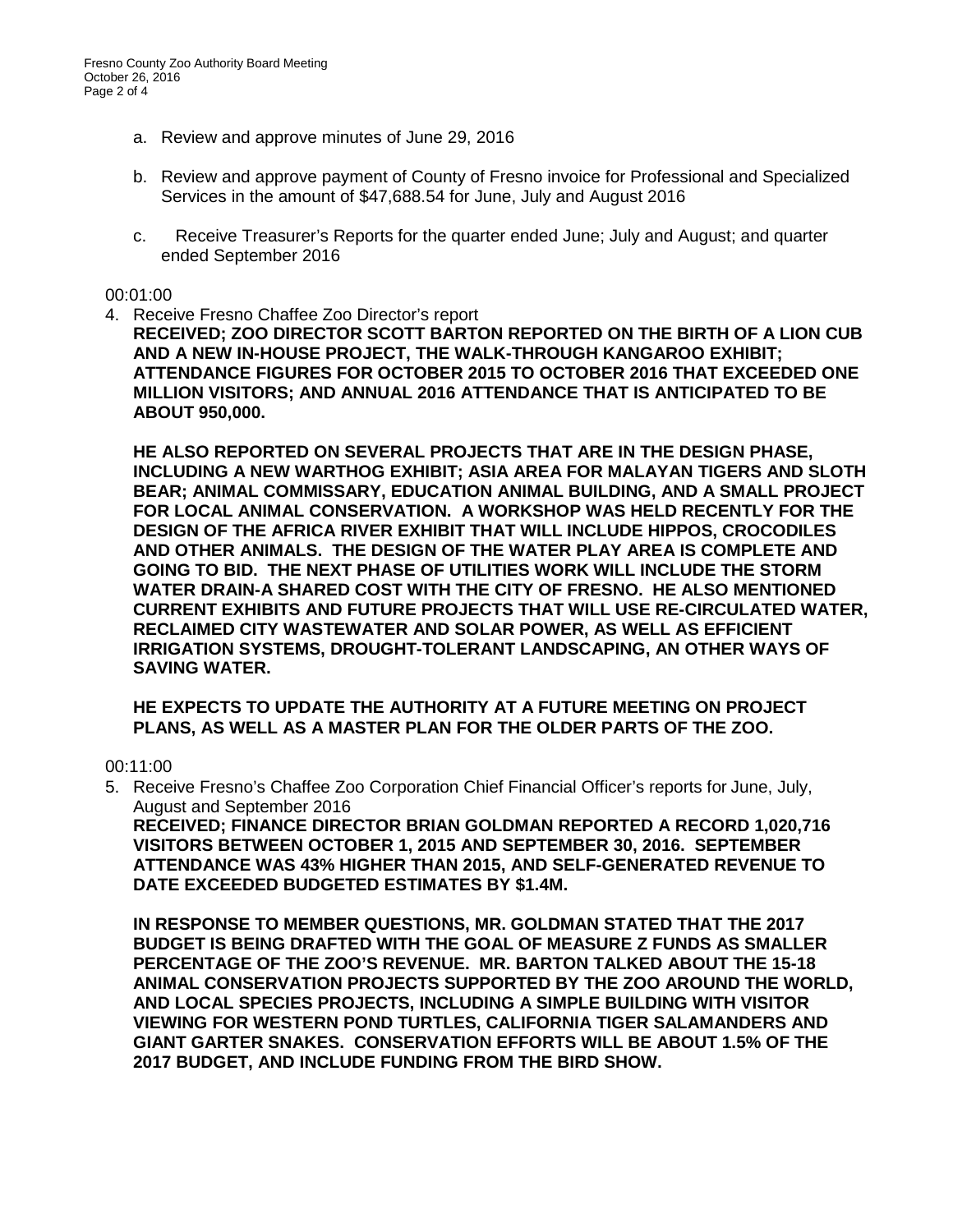#### 00:24:50

6. Approve Fresno's Chaffee Zoo's request for FY 2016 Measure Z capital funds totaling \$85,250 for architectural consulting services for the new Warthog exhibit **MR. GOLDMAN EXPLAINED THAT THE EXHIBIT WAS PART OF THE CONCEPTUAL PLANS FOR AFRICAN ADVENTURE, BUT THE PLANS REQUIRE MORE WORK, AND THAT A REQUEST FOR CONSTRUCTION FUNDS WOULD BE MADE LATER. IN RESPONSE TO MEMBER QUESTIONS MR. GOLDMAN AND BARTON STATED THAT CONSTRUCTION COSTS WOULD BE \$500,000 TO \$1M, AND THE EXHIBIT WAS TO BE LOCATED BETWEEN THE LION VIEWING AREA AND BELMONT AVENUE. MEMBER LYLES MADE A MOTION TO APPROVE. SECONDED BY MEMBER HERZOG, THE VOTE WAS UNANIMOUS. MEMBERS KENT STRATFORD AND ASHLEY SWEARENGIN WERE ABSENT.** 

#### 00:28:41

7. Discuss African Adventure project retention funds **MEMBER TOSTE ASKED ABOUT THE CURRENT STATUS OF THE DISCUSSIONS BETWEEN THE ZOO CORP AND HARRIS. ZOO CORP BOARD CHAIRMAN JOHN VALENTINO RESPONDED THAT OUTSTANDING ISSUES NEED TO BE RESOLVED AND A MEETING IS CURRENTLY PLANNED FOR EARLY DECEMBER. CLARIFYING THAT THEY HAVE BEEN ACTIVELY ENGAGED IN, OR SCHEDULING DISCUSSIONS.**

#### 00:51:09

8. Receive first draft of Fiscal Year 2015-16 annual report and provide direction to staff **RECEIVED; BOARD COORDINATOR CATHY CROSBY INTRODUCED THE ITEM. TREASURER MEGAN MARKS REPORTED THAT THE AUDIT WAS ALMOST COMPLETE. STAFF RECEIVED DIRECTION TO PRINT AND DISTRIBUTE THE SAME NUMBER OF COPIES AS LAST YEAR.**

00:55:06

9. Receive staff reports

**RECEIVED; MS.,CROSBY REPORTED ON THE OPPORTUNITY FOR E-DISCLOSURE TRAINING, AND STATISTICS ON THE AUTHORITY'S NEW WEB SITE. SHE ALSO MENTIONED THE NEED TO CONSIDER RELOCATING THE BOARD'S MEETING LOCATION WHEN THE FRESNO COUNTY EMPLOYEES' RETIREMENT OFFICES VACATE THE BUILDING TO ACCOMMODATE THE FUTURE HIGH SPEED RAIL STATION. DIRECTION WAS GIVEN TO INQUIRE ABOUT THE POSSIBILITY OF RELOCATING WITH THE OFFICES. DIRECTION WAS GIVEN TO RECOGNIZE THE SERVICE OF OUTGOING TREASURER JEFFREY BLANKS WITH A CERTIFICATE OR PLAQUE. MS. CROSBY ALSO EXPLAINED THE SIGNIFICANT INCREASE IN THE COORDINATOR'S HOURLY RATE (ITEM 3.B).**

01:05:22

10. Confirm next meeting date(s). Adopted dates include:

Wednesday, November 30, 2016 Wednesday, December 28, 2016

**AFTER DISCUSSION OF FUTURE AGENDA ITEMS, BYLAWS REQUIREMENTS TO MEET, AND OPTIONS OTHER THAN NOVEMBER 30TH AND DECEMBER 28TH, A MOTION WAS MADE BY MEMBER HERZOG TO CANCEL THOSE DATES AND MEET ON DECEMBER 14, 2016. SECONDED BY MEMBER TOSTE, THE VOTE WAS UNANIMOUS. MEMBERS KENT STRATFORD AND ASHLEY SWEARENGIN WERE ABSENT.**